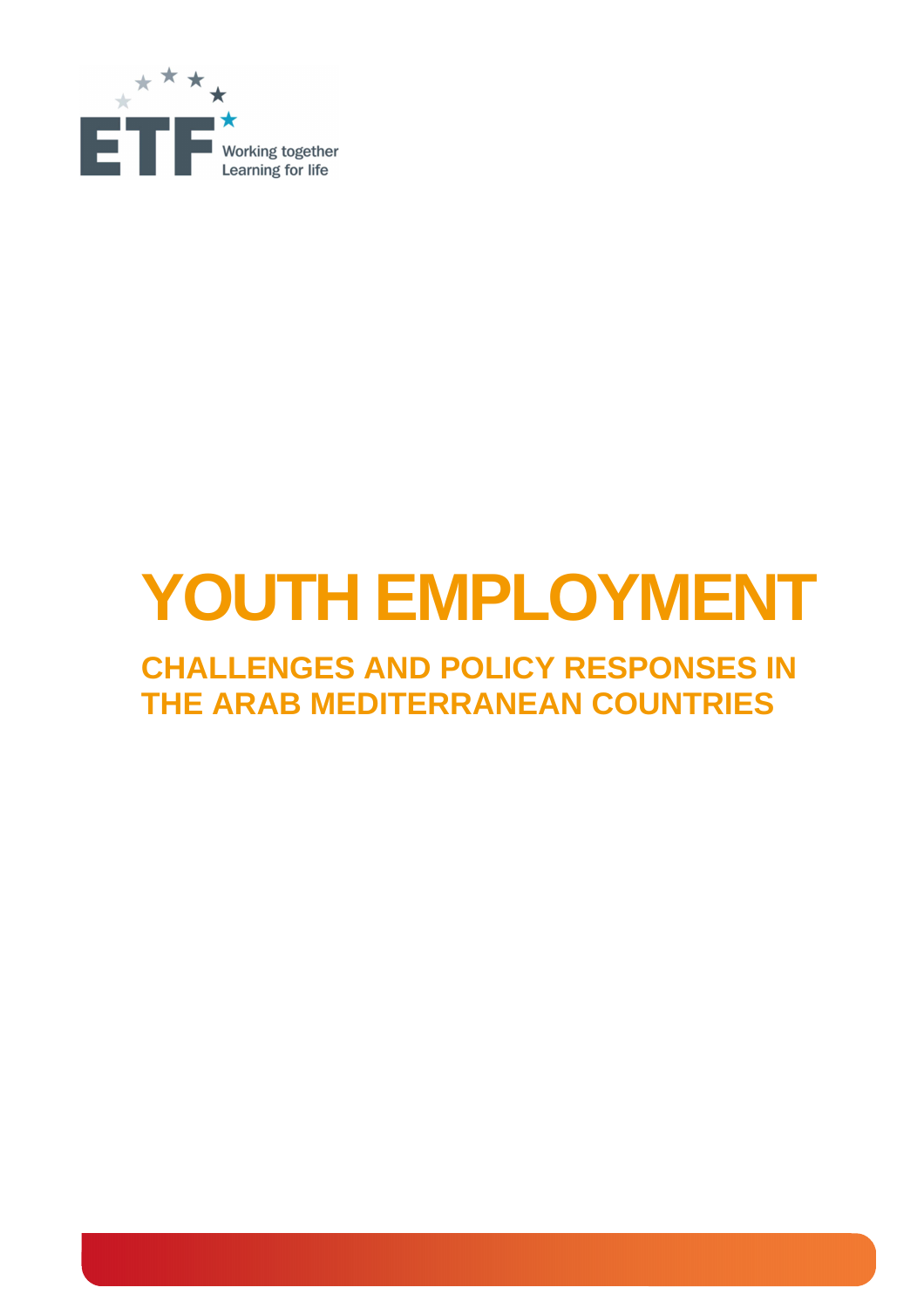# **Contents**

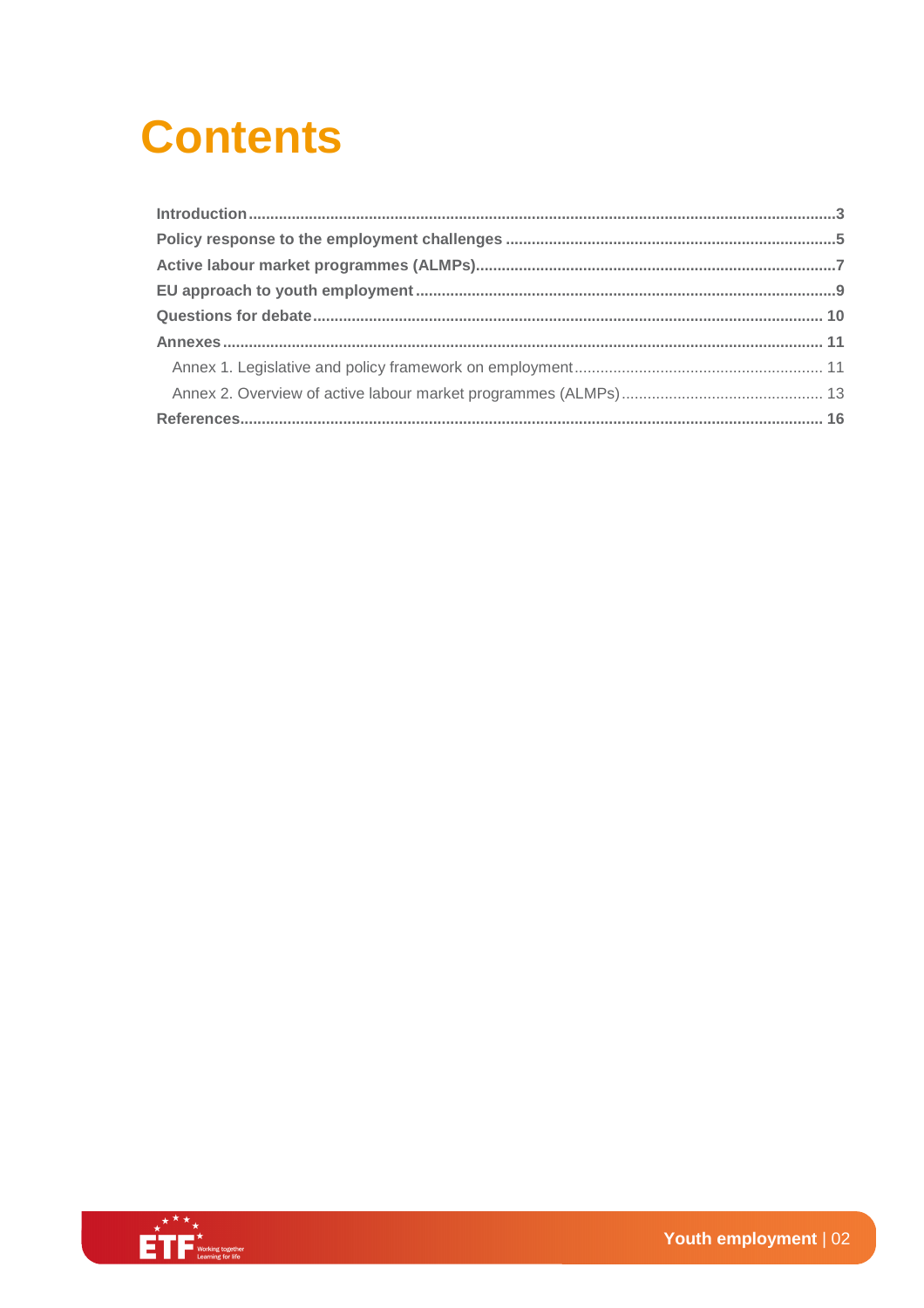#### Introduction

Since the global economic crisis, youth employment prospects have worsened continuously throughout the world, in developed, transition and developing countries alike. The situation is particularly acute in the Arab Mediterranean countries (AMCs)**<sup>1</sup>** as a result of additional specific factors. As well as the global economic crisis, some countries experienced extraordinary political changes in what is now called the Arab Spring. 'Employment, Liberty, Dignity' was the slogan of the Jasmin Revolution of January 2011 in Tunisia, which created a domino effect across the whole region. The initial economic impact of the Arab Spring was rather negative owing to political turbulence and social unrest, which have had a particular impact on the tourism, production and export sectors and on foreign direct investment.

Beyond this political and economic context, an even more important social factor is the increasing youth population and demographic pressure experienced in the region. The share of the population under the age of 30 years has exceeded 60%, and as a result the working-age population continues to approach 70% (United Nations Department of Economic and Social Affairs, 2011). This puts tremendous pressure on education and training systems and labour markets, and requires immediate policy action from governments. If the situation is not well managed, it may also pose a risk of social instability. The key employment challenges have already been analysed by the ETF (Martín and Bardak, 2012); a short policy note with an emphasis on youth employability is also available (Bardak, 2012).

To give a brief reminder of the key features of labour markets and their main employment challenges, Table 1 shows the latest available data on activity, unemployment and youth unemployment rates in the region. As can be seen, economic activity rates are very low: on average, less than half of the working-age population are in the labour market, and only one person in three has a proper job. This is due not only to the very low female participation rates – only one in five women is active – but also to the high levels of inactivity among young people who are not in education, employment or training (NEETs). Despite this low activity rate, youth unemployment is still high (25%), particularly for young and educated females.

<sup>&</sup>lt;sup>1</sup> The analysis in this paper includes eight AMCs, namely Algeria, Egypt, Jordan, Lebanon, Libya, Morocco, Palestine and Tunisia.



 $\overline{a}$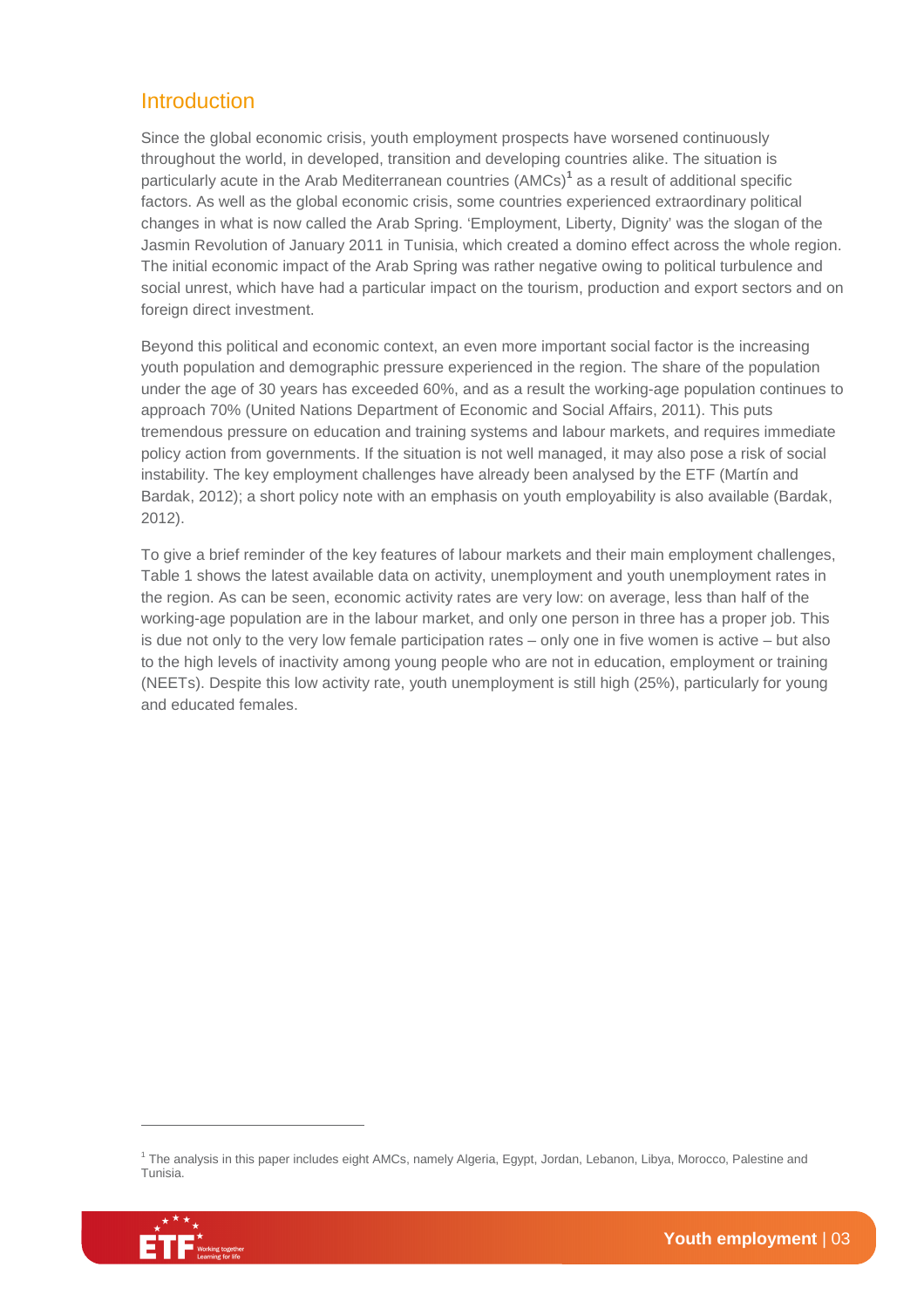**Table 1. Activity, unemployment and youth unemployment rates by gender, latest available data (%)** 

| <b>Country</b>   | <b>Activity rate</b> |               | <b>Total unemployment</b> |               | <b>Youth unemployment</b> |               |
|------------------|----------------------|---------------|---------------------------|---------------|---------------------------|---------------|
|                  | <b>Male</b>          | <b>Female</b> | <b>Male</b>               | <b>Female</b> | <b>Male</b>               | <b>Female</b> |
| Algeria          | 68.9                 | 14.2          | 8.1                       | 19.1          | 19.1                      | 38.1          |
| <b>Egypt</b>     | 78.2                 | 23.9          | 8.9                       | 22.7          | 22.5                      | 53.2          |
| Jordan           | 61.3                 | 14.1          | 10.4                      | 19.9          | 25.2                      | 48.8          |
| Lebanon          | 73.0                 | 23.0          | 5.0                       | 10.0          | 21.5                      | 22.3          |
| Libya            | 76.8                 | 30.4          |                           | 19.5 (total)  |                           | 33.0 (total)  |
| <b>Morocco</b>   | 73.6                 | 24.7          | 8.7                       | 9.9           | 16.6                      | 17.4          |
| <b>Palestine</b> | 61.2                 | 17.4          | 23.2                      | 27.1          | 36.8                      | 49.6          |
| <b>Tunisia</b>   | 68.7                 | 24.8          | 11.3                      | 18.8          |                           | 42.3 (total)  |

Source: National Statistical Offices. Data for Jordan, Morocco and Palestine are 2012. Data for Algeria, Egypt and Tunisia are 2011. Data for Libya is from ILO (2011). Data for Lebanon is problematic since there has been no Labour Force Survey (LFS) since 2004 and the figures are estimates from 2009.

The challenges can be summarised as follows.

- **Low economic activity rate among the increasing working-age population:** This shows that countries are unable to take advantage of the 'demographic opportunity window' offered by their young populations, who are neither employed nor contributing to the national welfare. Although increasing the levels of education among young people has many benefits for individuals and society, from an economic point of view, low activity means a waste of the resources invested in human capital development, as they are not being used in the economy.
- **Extreme disadvantage of women in the labour markets:** Despite comparable educational levels, women have very low economic activity levels compared with those of men; at the same time, the few women who are active face very high unemployment rates. The situation is particularly dire among young, well-educated females, who, unlike their mothers, want to work but simply cannot find jobs at levels that are comparable with those of their male counterparts. In all countries, female unemployment is more than double that of males, with the partial exception of Lebanon and Morocco. This indicates that there are gender-specific problems and discrimination in labour markets.
- **Higher unemployment among the young and educated segments: Education activates young** people to look for work, but does not guarantee that they will find jobs; this is especially the case for higher educated females. This highlights the low quality and relevance of the education and training, the mismatch between individuals' skills and employers' needs, the weak school-to-work transition systems, and the low-skills equilibrium in economies with limited 'skilled' job creation. Employers no longer care what a job-seeker knows; they care what s/he can do with what s/he knows and whether s/he can add value. The high preference for safe public sector jobs with unrealistic high-status job expectations further exacerbates the problem.
- **High share of young people who are not in education, employment or training (NEETs):** A large proportion of students leave education early (following compulsory lower-secondary schooling), and surveys indicate that at least one-third of young people are NEETs (Martín and Bardak, 2012). This is the least visible group, but the one that is most vulnerable to social exclusion, as they are not in education, employment or training, and remains idle in relation to the

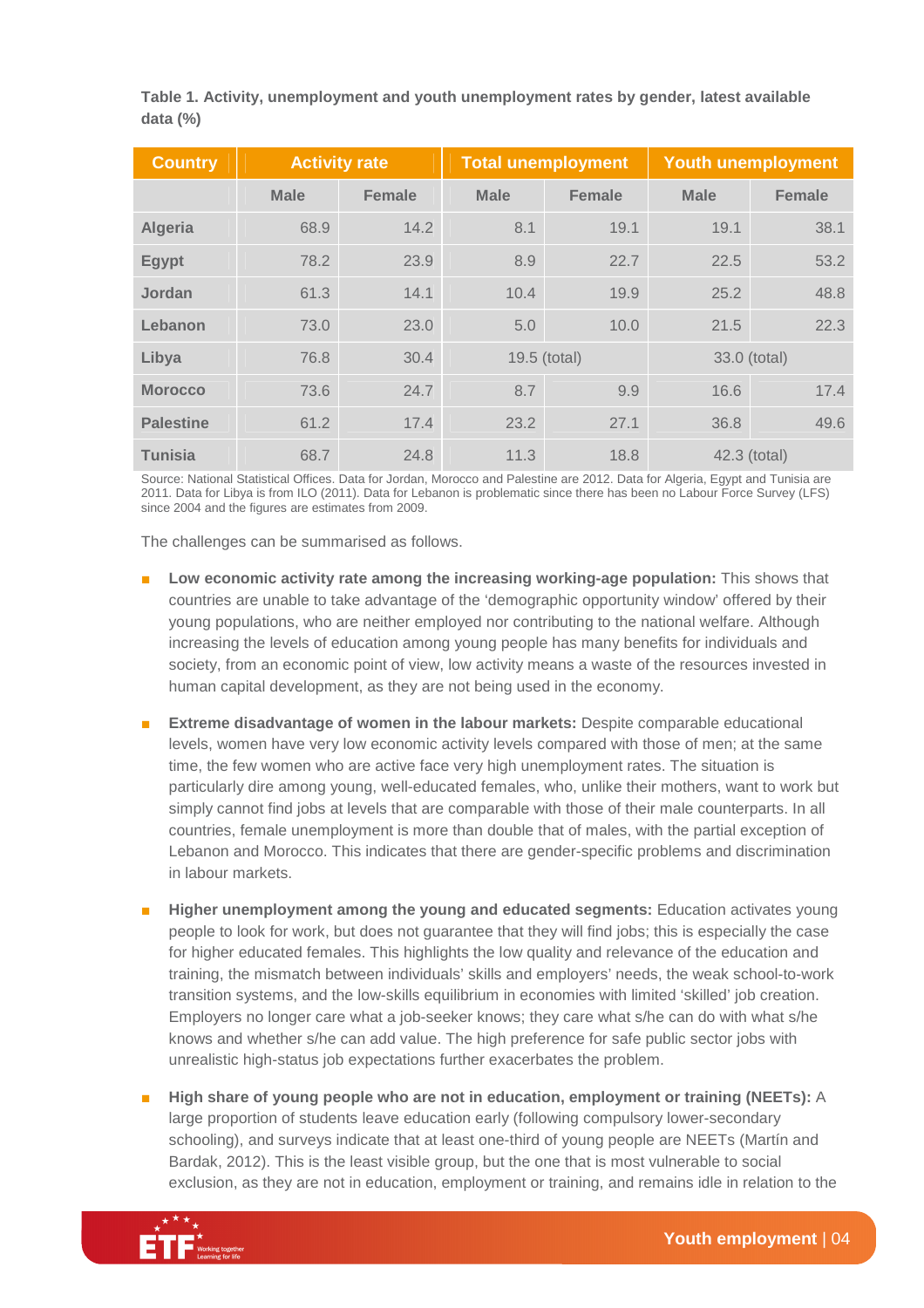whole economy. Uneducated or low-educated females who left school early are more likely to fall into this group than other individuals.

■ **Poor quality of work with low added value:** The poor quality of jobs is linked to a business environment dominated by micro, small and medium enterprises, most of which are informal, and with low productivity, widespread precariousness, long working hours, low incomes (or unpaid work), lack of social protection and ultimately a de-valorisation of human capital. According to the World Bank (Gatti et al., 2011), the extent of informality as a percentage of gross domestic product (GDP) is 36–40%, while the share of the region's workforce that is not contributing to social security is 45–67% (this covers the period 2000–07). These jobs are taken mostly by unskilled or low-skilled young people who have dropped out of school early.

#### Policy response to the employment challenges

In general, employment policies incorporate a coherent combination of the following elements:

Job-creation policies (investment promotion, improvement of the business environment, adaptability of enterprises, small and medium-sized enterprise (SME) development)

Effective education and lifelong learning system for all that is responsive to both economic and social demands

Active labour market programmes (ALMPs) with job placement and referral systems, including efficient public employment services (PES)

Social security and social assistance systems that support vulnerable groups in society

These policy areas are converted into legislation on the labour market, employment and the business environment, and subsequently implemented.

All labour market interventions, in the form of policies, legislation and institutional actions, aim to increase activity and employment rates, decrease unemployment, improve employability and the match between labour demand and supply, protect workers and/or jobs, encourage labour mobility towards new jobs, and ensure equality of opportunity for all social groups in the labour market. However, achieving an effective result requires concerted action in all four policy areas simultaneously.

Since the Arab Spring, employment challenges have taken centre stage, playing an increasingly important role in governments' responses to the demands of their citizens. As employment policy became a litmus test for achieving public support and the smooth transition to democracy, it dictated some emergency initiatives within the context of exceptional circumstances in order to maintain social stability. An example of this is Tunisia, where an Employment Emergency Plan was adopted in March 2011 to increase job availability and improve skills adequacy. Four priority areas were identified and translated into four main axes in the plan: job creation; the promotion of entrepreneurship; the protection of existing and threatened jobs; and employability and the activation of young people (Amal programme).

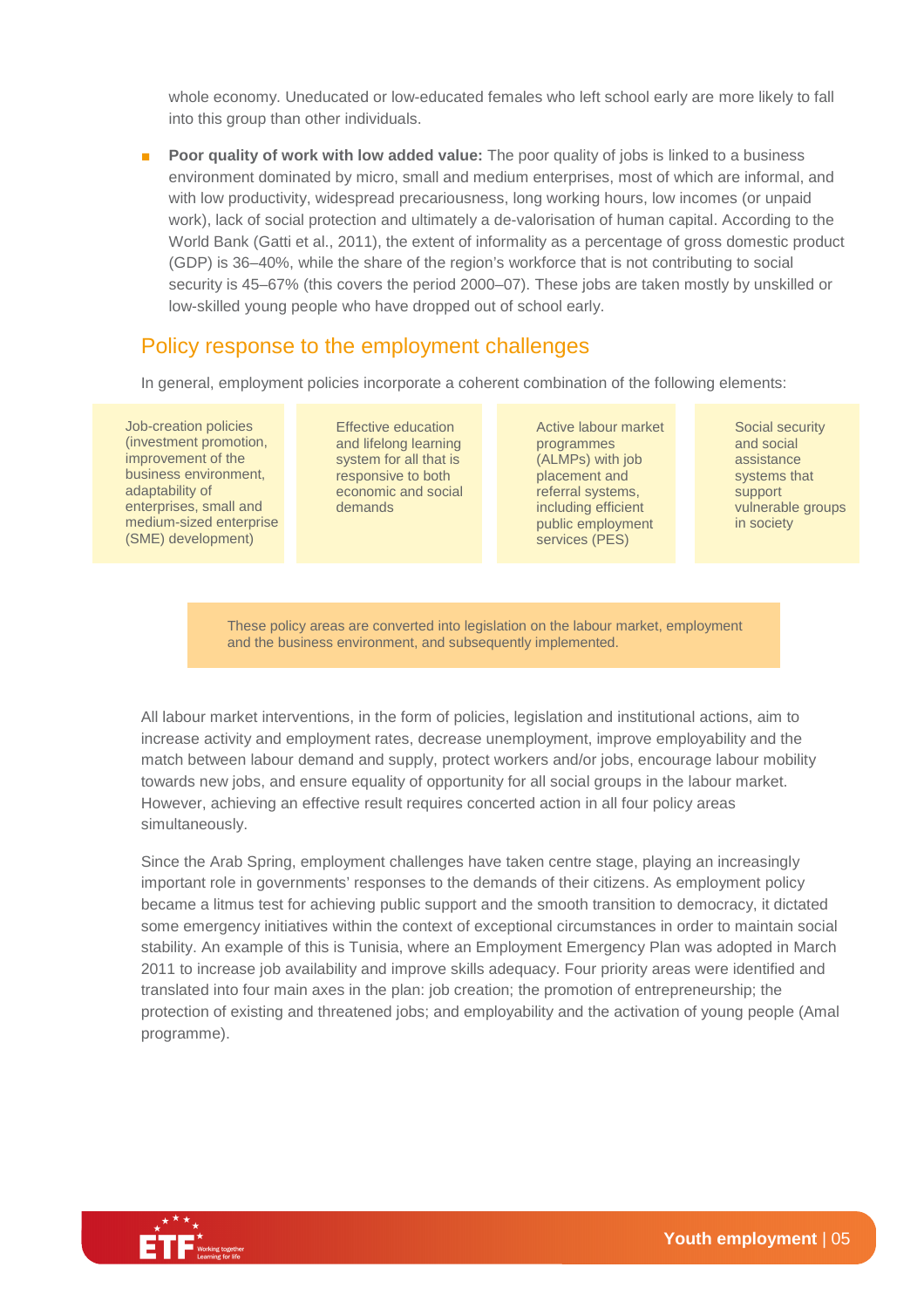Overall, employment policy responses to the Arab Spring can be summarised as follows.

- Wages in public administration have been increased in many countries (Algeria, Jordan, Morocco).
- The minimum wage in the private sector has been increased in many countries (Algeria, Egypt, Jordan, Libya, Morocco, Palestine, Lebanon, Tunisia).
- Thousands of new posts have been created in the public sector for unemployed graduates.
- ALMPs have been increased and expanded in terms of their coverage, beneficiaries, eligibility periods and employment subsidies.
- International cooperation programmes and funds from donors have increased in the employment field (e.g. EU, World Bank, African Development Bank, bilateral donors).

These policies should certainly ease some of the labour market pressures and address the aspirations of the people, although there is a risk that they will be short-term solutions, and that some measures will lack sustainability as a result of the high costs involved and the limited institutional capacities for implementation. The increased priority given to employment has not yet been fully reflected in the institutional setup in terms of policy making, institutional coordination with other relevant policies, and strengthening of PES.

In order to gain a better understanding of the broader and longer-term framework, employment policy strategies and legislation are reviewed in the countries (Annex 1 – Legislative and policy framework on employment). As can be seen, the majority of countries have developed national employment strategies, most of which were adopted after a long period of discussion and elaboration: Algeria (2008), Egypt (2010, not approved), Palestine (2010), Jordan (2011) and Tunisia (2012). Developing a national employment strategy is on the agenda in Morocco, while no employment strategy exists in Lebanon and Libya, despite there being a clear need. Content analysis shows that most of these employment strategies focus heavily on ALMPs. The most widely cited measures are employment subsidies provided to employers for the temporary recruitment of young or first-time job-seekers, subsidies for training and internship programmes for young people, self-employment and entrepreneurship programmes, and large-scale public works and community service programmes targeted at those from poor and unskilled segments of the population.

Annex 1 also shows the existing legislative framework on employment in the countries. Labour legislation changes introduced in Tunisia (1994, 1996, 2006), Jordan (1996) and Egypt (2003) were intended to make the application of laws more flexible for employers, particularly regarding hiring and firing. In contrast, the labour laws adopted in Palestine (2000) and Morocco (2003) represent the first comprehensive protection of workers' rights in legislation in the countries. The labour laws of Lebanon (1946, last amended in 2010) and Algeria (1978) are quite old, and in Algeria a new Labour Code was to be drafted through the Tripartite Dialogue process, although this work is still pending. In 2013 the Labour Committee of the Jordanian parliament started to discuss amendments to the Labour Law, while in Libya the Labour Market Committee is currently working on drafting a new and modern Labour Law.

This short overview demonstrates that the employment policies of the region do not take into account all four policy areas equally and simultaneously. There is an overwhelming emphasis on ALMPs (No 3), and much less emphasis on policies for job creation, the education system and social security (No 1, 2, 4). Longer-term solutions require deeper reforms in the labour market, such as improving the business environment and economic restructuring, changing the legislative framework and institutions, rationalising the public sector, streamlining working conditions between the public and private sectors, SME growth and private sector development and improving conditions in the informal sector. As

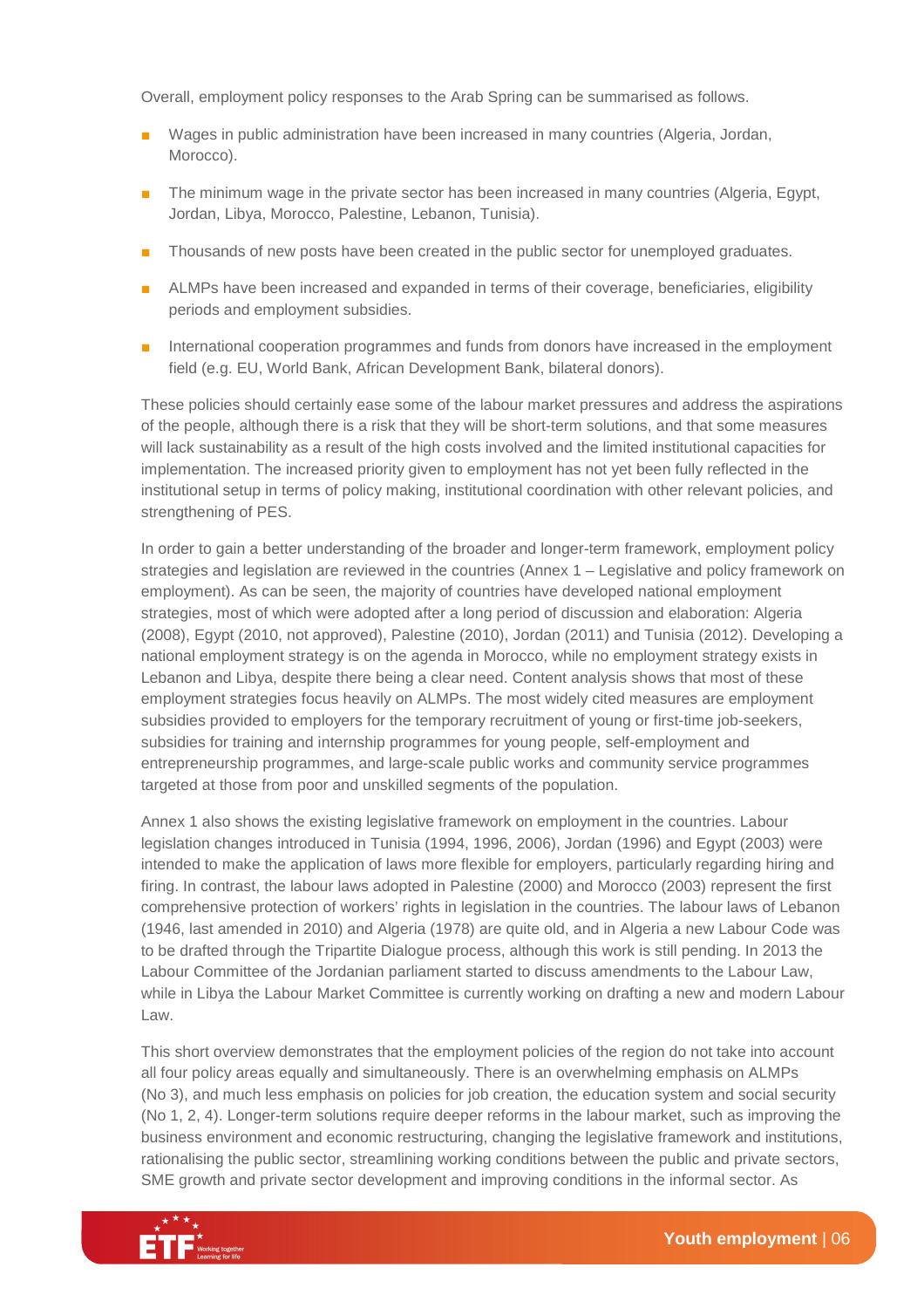labour laws are applied only to private sector workers with formal contracts, while the public sector has separate laws with more employee privileges (e.g. job safety, short working hours, social protection), one key policy is to reduce the dichotomy between the public and private, and the formal and informal sectors. This involves addressing the rigidities of legislation as well as the vulnerabilities of the informal sector.

Similarly, there is a need to focus more on improving the quality of education and lifelong learning systems. Although education has been a priority, with significant public and private investments over the decades, and despite the significant progress that has been achieved towards universal access, there has been a very low return on investment in terms of meaningful educational outcomes. Education systems throughout the region are hindered by a lack of quality, and by irrelevancy and inequity (Martín and Bardak, 2012). Indeed, some argue that the revolutions of the Arab Spring 'were not propagated by well-educated youth; these uprisings were spurred by the needs and demands of poorly educated youth, whose knowledge and skills do not meet the demands of a rapidly-advancing world' (Adams and Winthrop, 2011). A solid and good-quality early education probably represents a cheaper, more cost-effective preventative measure than later remediation through ALMPs.

#### Active labour market programmes (ALMPs)

ALMPs are measures to help the matching process on the labour market, and to provide institutional assistance in improving employability and job placement of unemployed individuals. They play a key role in contributing to more flexible and inclusive labour markets and in facilitating labour market access for disadvantaged groups (e.g. long-term unemployed people, and those with a disability). They have also recently become very important for large groups of labour market participants such as young people and women, mainly through four types of ALMP measures:

- skills training, retraining, internship, job-search assistance;
- hiring incentives such as wage subsidies and social security exemptions;
- self-employment and entrepreneurship support;
- public works and community services.

The main objective of labour market training and hiring incentives is to enhance employability, whereas the main objective of self-employment and entrepreneurship support is to promote job creation. The job-creation effect of public works is rather limited and short-lived. The balance between the different types of ALMP varies between countries, though training and public works are the most common ones. Nevertheless, ALMPs cannot create permanent jobs, and there is a need to ensure that expectations concerning what they can achieve are realistic. International experience shows that ALMPs often have little positive impact, and certainly do not constitute a panacea for large-scale unemployment.

Proponents of ALMPs argue that they are necessary for specific hard-to-place groups when there is a need to correct specific 'market failures'. They represent an effective instrument for countering social exclusion for at-risk groups and can have a positive impact if well targeted. Opponents of ALMPs tend to dismiss them as a waste of public money, as early education is cheaper and more cost-effective than later remediation through costly ALMPs. Most evaluations indicate that they produce modest or no return in terms of employability and earnings, and that there are problems associated with their

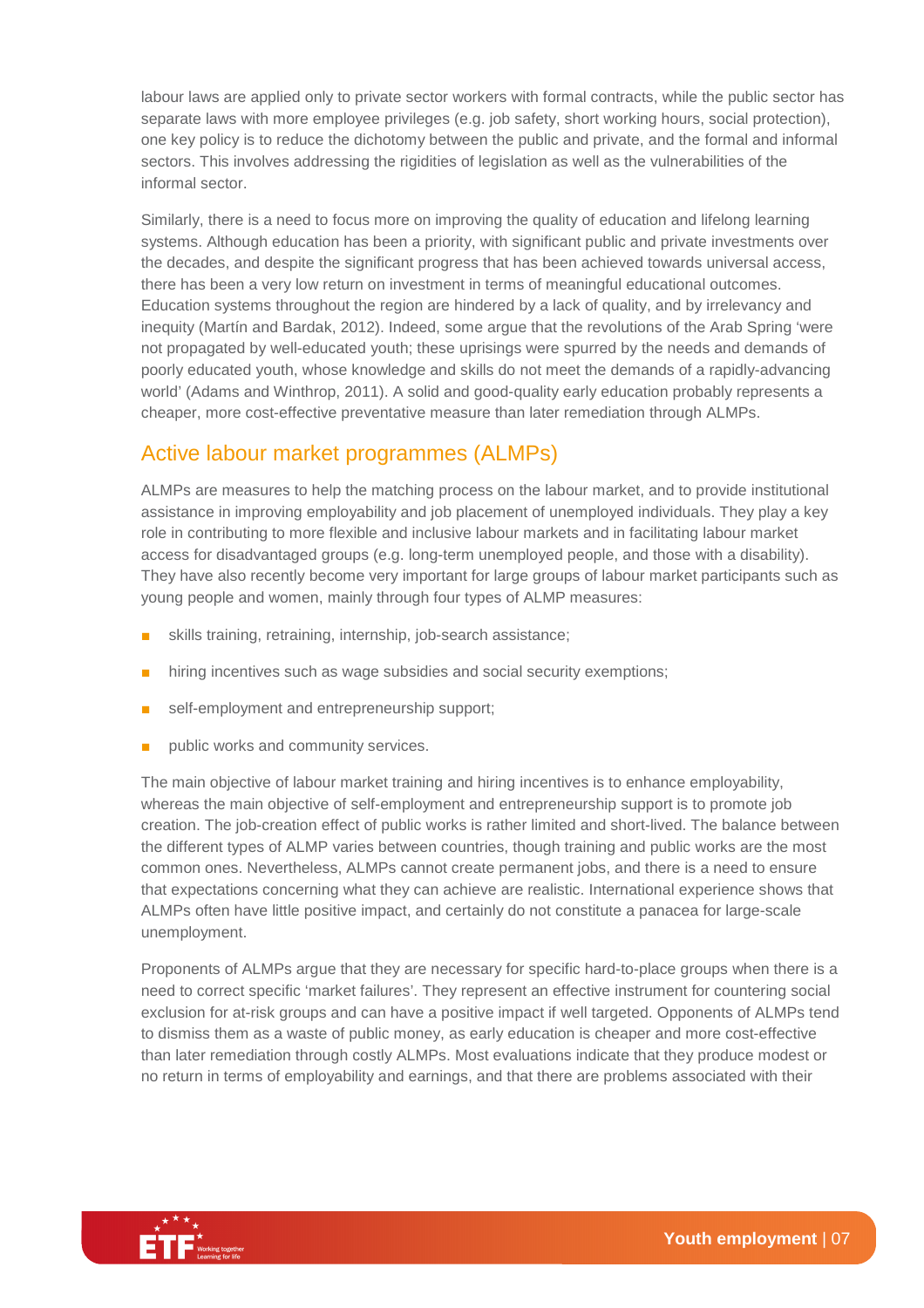use, including deadweight costs<sup>2</sup>, substitution effects<sup>3</sup>, displacement effects<sup>4</sup> and selection bias or 'creaming'**<sup>5</sup>** (Betcherman et al., 2004).

At the core of employment policies in most AMC countries has been the implementation of ALMPs. Most ALMPs in Morocco, Algeria and Tunisia are provided publicly (in the two latter countries in a very centralised way through the PES), while programmes in countries such as Egypt, Jordan, Palestine and Lebanon are often provided by civil society bodies, non-governmental organisations (NGOs), international organisations and line ministries. The resources allocated to ALMPs in Maghreb are substantial, exceeding 1% of GDP (Martín and Bardak, 2012). An overview of ALMPs is given in Annex 2, including country examples, target groups and institutions.

ALMPs have been given a further boost in the aftermath of the Arab Spring. However, despite the substantial amount of resources they absorb, there is limited information even on their basic features, such as budgets, the number and characteristics of their beneficiaries, drop-out rates, the follow-up of beneficiaries, and evaluation of each policy's effectiveness in terms of job placement rates, impact on duration of unemployment and quality of employment (e.g. average earnings, formality).

The limited evidence that does exist suggests that there is a proliferation of schemes, often overlapping and with little coordination between them; a strong concentration of ALMPs on unemployed male graduates in urban areas; a high priority given to university graduates at the expense of hard-to-place groups who are most vulnerable; the use of quantitative targets (such as the number of integration contracts) at the expense of qualitative objectives (sustainability and conditions of integration); limited impact and even questionable results on the employment performance of beneficiaries (traineeships as 'waiting jobs' rather than facilitating labour market insertion for young people); a lack of emphasis on business start-ups and SME growth; and a lack of monitoring, evaluation and impact assessment of the measures implemented (Martín and Bardak, 2012).

In order to increase effectiveness, ALMPs need to address the needs of the heterogeneous groups, with special attention being given to women, unskilled workers and low-skilled workers. As they are expensive, every ALMP must have an in-built monitoring and evaluation system, so that the results of programmes are assessed for policy revision and the effective use of resources, with a greater focus on prevention rather than remedies, and with strategic long-term thinking applied to short-term policies. The use of ALMPs only is also criticised as 'being limited to symptomatic treatment of unemployment' (simply an analgesic for beneficiaries), without addressing the real underlying causes of economies.

As mentioned above, more emphasis needs to be placed on job-creation policies, high-quality education and lifelong learning systems, and broad-based social security. Longer-term solutions require a comprehensive policy vision, adequate legislation and public policy, and deeper reforms in the labour markets and education systems. To support policy vision, it is necessary to develop anticipation mechanisms to reduce skill mismatches, integrated labour market information systems (LMISs), specific mechanisms to ease school-to-work transition, sound skill-development systems for all groups, and greater cooperation between education and business. The implementation capacity of institutions that are responsible for employment policies and ALMPs needs to be increased in terms of

<sup>&</sup>lt;sup>5</sup> Programme outcomes are influenced by unobservable factors that lead to self-selected participants due to the social superiority (e.g. males, higher-educated), or participants 'most likely to succeed' due to personal talents ('creaming').



 $\overline{a}$ 

<sup>&</sup>lt;sup>2</sup> Programme outcomes contribute nothing more than what would have occurred in the absence of the programme. For example, public funds are spent on unemployed individuals who could have been hired anyway without subsidies.

 $3$  A worker in a subsidised job is substituted for an unsubsidised worker who would otherwise have been hired. The net employment effect is thus zero.

<sup>&</sup>lt;sup>4</sup> This usually refers to displacement in the product market. A firm with subsidised workers increases output, but displaces the output of firms operating without subsidised workers. This can also occur when individuals are given help to start enterprises that reduce or 'crowd out' regular employment elsewhere in the economy through competition in the goods market.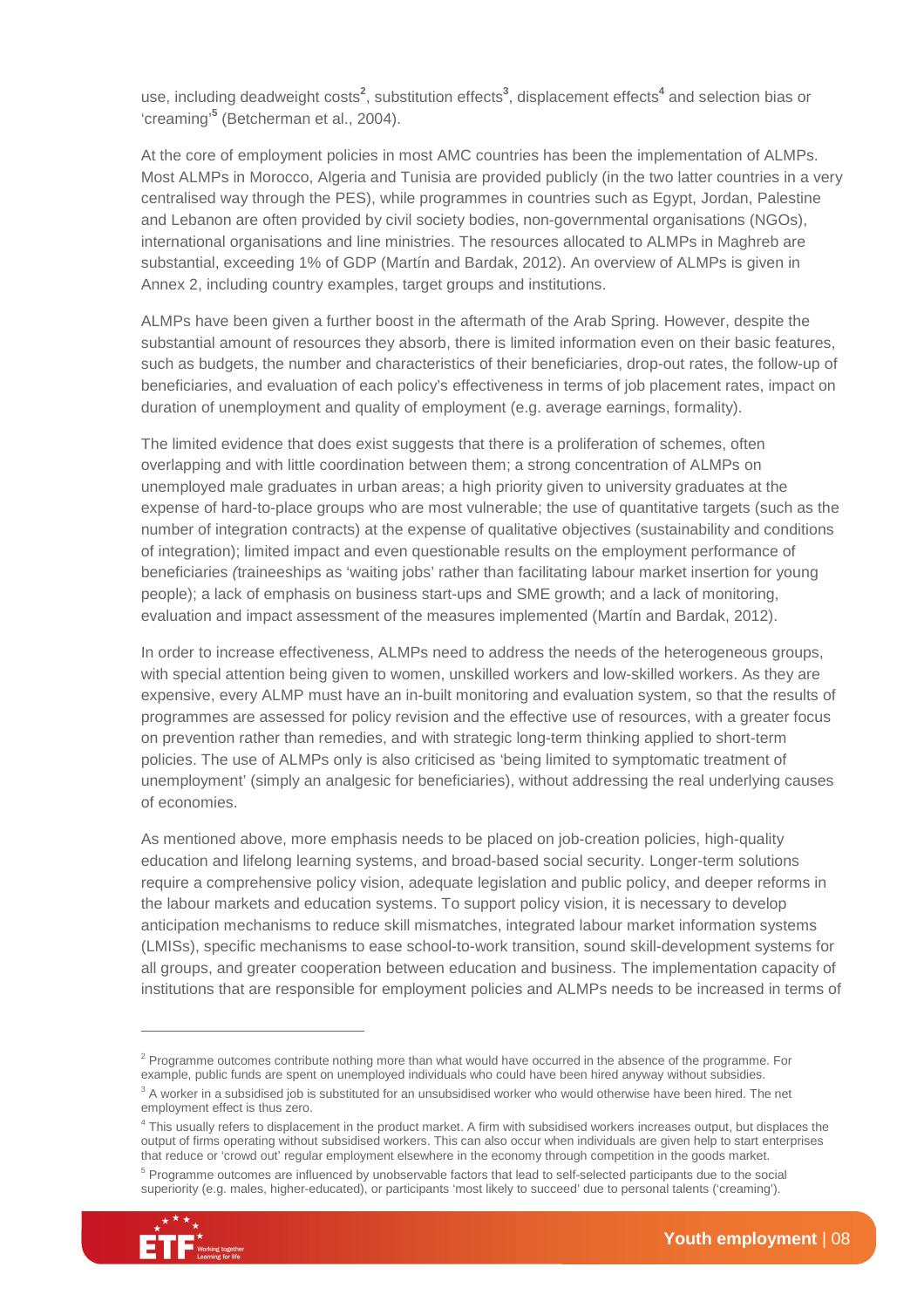both human and financial resources. Finally, social partners and newly emerging social dialogue mechanisms following the Arab Spring have a great potential to enhance employment policies.

#### EU approach to youth employment

Several international and EU organisations are preoccupied with mitigating the impact of the economic crisis on youth employment. The 2012 International Labour Organisation (ILO) Conference Resolution (ILO, 2012) calls for the fostering of pro-employment growth and the creation of decent jobs (including measures to improve employability, labour market policies, and supporting youth entrepreneurship). More recently, the report on Global Employment Trends for Youth (ILO, 2013) highlights the decline in youth employment rates and repeats the call for comprehensive growth strategies and job-creation measures. Coordination among stakeholders, enhanced employment services and the promotion of entrepreneurship, social enterprises and cooperatives are among the key recommendations.

The EU 2020 Strategy for growth and jobs (European Commission, 2010a) places special emphasis on three interrelated priorities that can deliver high levels of employment, productivity and social cohesion: growth needs to be smart (knowledge-based), sustainable (environmental-friendly) and inclusive (social market economy). Education and training is considered to be one of the key policy tools for reaching this objective, and the six EU 2020 headline targets refer to ambitious achievements in the field of education, employment and social cohesion $6$ .

As part of the comprehensive EU 2020 priorities, the Agenda for New Skills and Jobs (European Commission, 2010b) focuses on four key priorities for full employment:

- improved functioning of labour markets through flexicurity;
- a more skilled workforce;
- improved job quality and working conditions;
- stronger policies to promote job creation.

Flexicurity is an EU policy approach aimed at achieving a balanced combination of flexibility and security in labour markets in order to improve competitiveness and at the same time maintain the European Social Model. It requires concerted action in four key directions:

- flexible and reliable contractual arrangements;
- comprehensive lifelong learning;
- ALMPs;
- modern social security systems.

The EU Agenda for New Skills and Jobs calls for these four components of flexicurity to be reinforced and the institutional setting enhanced in order to reduce the risk of long-term unemployment and increase labour market participation for all.

<sup>&</sup>lt;sup>6</sup> Early school leavers (less than 10% of those aged 18–24 with at most lower secondary education and not in further education or training), tertiary educational attainment (at least 40% of those aged 30–34 who have successfully completed university or university-like education), lifelong learning (at least 15% of those aged 25–64 participating in education and training), four-yearolds in education (at least 95% participation rate in education), OECD PISA Results (less than 15% of pupils with lowest performance on the reading scale), at least 75% of employment rate for those aged 20–64.



 $\overline{a}$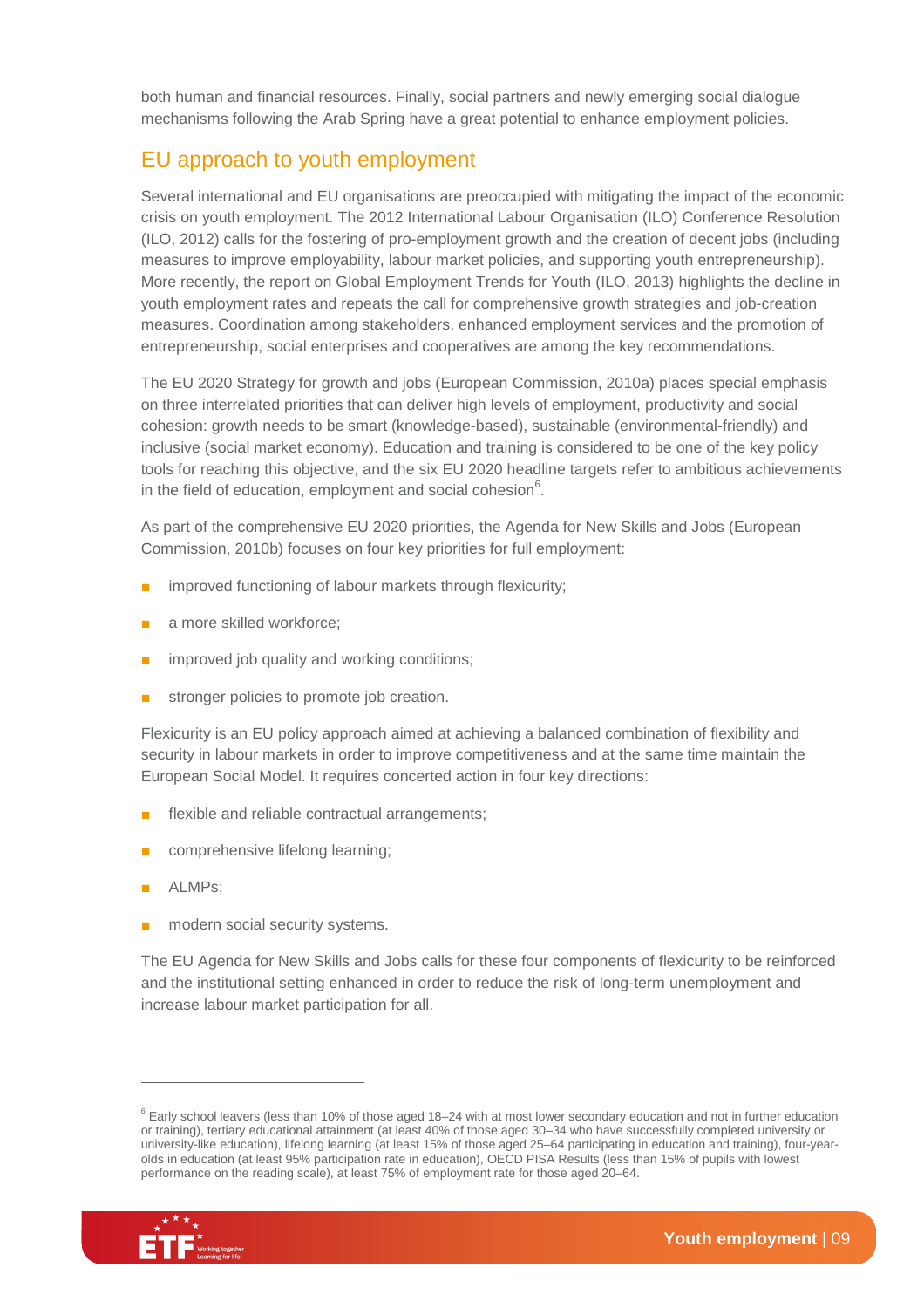Several EU initiatives emphasise the severe impact of the economic crisis on the labour market situation of young people, and call for decisive steps at EU and Member State level (e.g. European Commission, 2011, 2012). The most recent initiative (Council of the European Union, 2013) calls for partnership-based approaches for early intervention, activation and supportive measures for the swift integration of young people into the labour market. This document also calls for 'Youth Guarantees' to ensure that all young people under the age of 25 years 'receive a good-quality offer of employment, continued education, an apprenticeship or a traineeship within a period of four months of becoming unemployed or leaving formal education'.

#### Questions for debate

- 1. What are the main pillars of the national employment policies in your country (e.g. reducing unemployment, job creation, improving job quality and working conditions)?
- 2. What is the impact of the ALMPs implemented so far in your country?
- 3. Are there legislative initiatives to reduce unemployment and/or improve job quality in your country?
- 4. How can regional and/or EU and ETF cooperation help your country's efforts to address employment challenges?

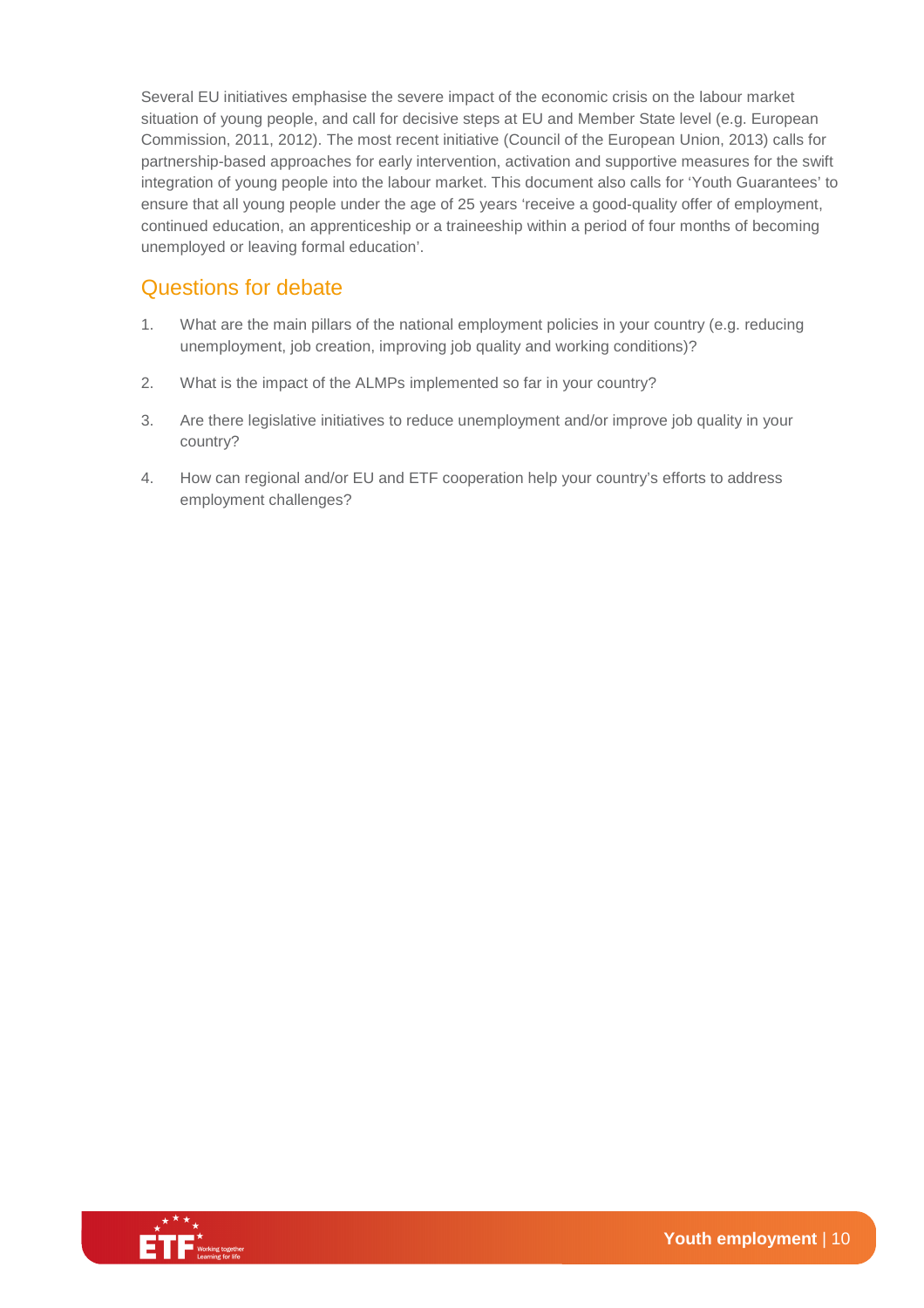#### ANNEXES

### Annex 1. Legislative and policy framework on employment

| <b>Countries</b> | <b>Legislation</b>                                                                                                                                                                                                                                                                                   | <b>Policy strategies</b>                                                                                                                                                                                                                                                                                                                                                                                                 |
|------------------|------------------------------------------------------------------------------------------------------------------------------------------------------------------------------------------------------------------------------------------------------------------------------------------------------|--------------------------------------------------------------------------------------------------------------------------------------------------------------------------------------------------------------------------------------------------------------------------------------------------------------------------------------------------------------------------------------------------------------------------|
| <b>Algeria</b>   | Law No 78-12 of August 1978 on the<br>general status of workers.<br>Tripartite Dialogue was asked to draft<br>a new Labour Code, but the work has<br>yet to be completed.<br>In 2012 the minimum wage was<br>increased by 20% to DZD 18 000<br>(Algerian dinar) per month.                           | National Employment Policy (NEP) drafted in<br>2008 within the Five-Year Plan 2010-14. The goal<br>is to reduce unemployment to below 9% in 2013<br>with the creation of 3 million new jobs. The path<br>taken in 2008 has since been strengthened, with<br>additional facilities and measures added in 2011<br>and 2013 to cover more beneficiaries.                                                                    |
| <b>Egypt</b>     | The 2003 Labour Law introduced<br>more flexible clauses for hiring and<br>firing labour in the private sector.                                                                                                                                                                                       | Youth Employment Strategy and National Action<br>Plan 2010-15, designed in 2010; awaiting review<br>following the Revolution and not yet formally<br>ratified by the parliament. It aims to reduce youth<br>unemployment to 15% by creating 3 million jobs<br>by 2015.                                                                                                                                                   |
| Jordan           | The Labour Law No 8 of 1996 and its<br>amendments.<br>In 2013 the Labour Committee of the<br>Jordanian parliament started to<br>discuss several potential amendments<br>to the Labour Law.<br>In 2012 the monthly minimum wage<br>was increased by 26% from JOD 150<br>(Jordanian dinar) to JOD 190. | National Employment Strategy (NES) 2011-20,<br>drafted in 2011 and launched in 2012 to increase<br>Jordan's labour participation and create more and<br>better jobs in productive sectors.<br>The Law of the Employment-Technical and<br>Vocational Education and Training (E-TVET)<br>Council (Law No 46 of 2008) restructured the<br>TVET Council and Fund to support the reform of<br>the employment and TVET sector. |
| Lebanon          | The Labour Code of September 1946,<br>amended several times over the<br>years, the most recent amendment by<br>Law No 129 of August 2010.<br>In 2012 the monthly minimum wage<br>was increased by 35% to<br>LBP 675 000.                                                                             | No employment strategy exists.                                                                                                                                                                                                                                                                                                                                                                                           |
| Libya            | The Labour Market Committee is<br>currently drafting a new and up-to-<br>date Labour Law, which will provide<br>more protection for workers.<br>In 2009 the minimum wage increased<br>to LYD 450 (Libyan dinar) and<br>unemployment assistance to LYD 500<br>(per household).                        | In 2013 the Labour Market Working Committee<br>was established as a public body under the<br>General National Congress. The Committee is<br>discussing a general labour strategy in the context<br>of the reconstruction of the country.                                                                                                                                                                                 |
| <b>Morocco</b>   | The first Labour Law (Employment<br>Code No 65-99), passed in 2003,<br>brought protection for workers, but<br>recognised the need for temporary<br>work to give greater flexibility.                                                                                                                 | Discussions on drafting a National Employment<br>Strategy (NES) have just started.                                                                                                                                                                                                                                                                                                                                       |
| <b>Palestine</b> | The 2000 Labour Law provided more<br>protection for workers, but its strict<br>provisions on hiring and firing are<br>seen as decreasing formal<br>employment.<br>In 2012 the monthly minimum wage<br>was increased to ILS 1 450 (shekel).                                                           | The National Employment Strategy (NES) was<br>drafted in 2010 through a participatory process.<br>The aim is to link it with the economic strategy,<br>the TVET strategy and social development and<br>planning.<br>The Labour Sector Strategy 2011-13 is in place.<br>The new sector plan for 2014-16 is in<br>preparation.                                                                                             |

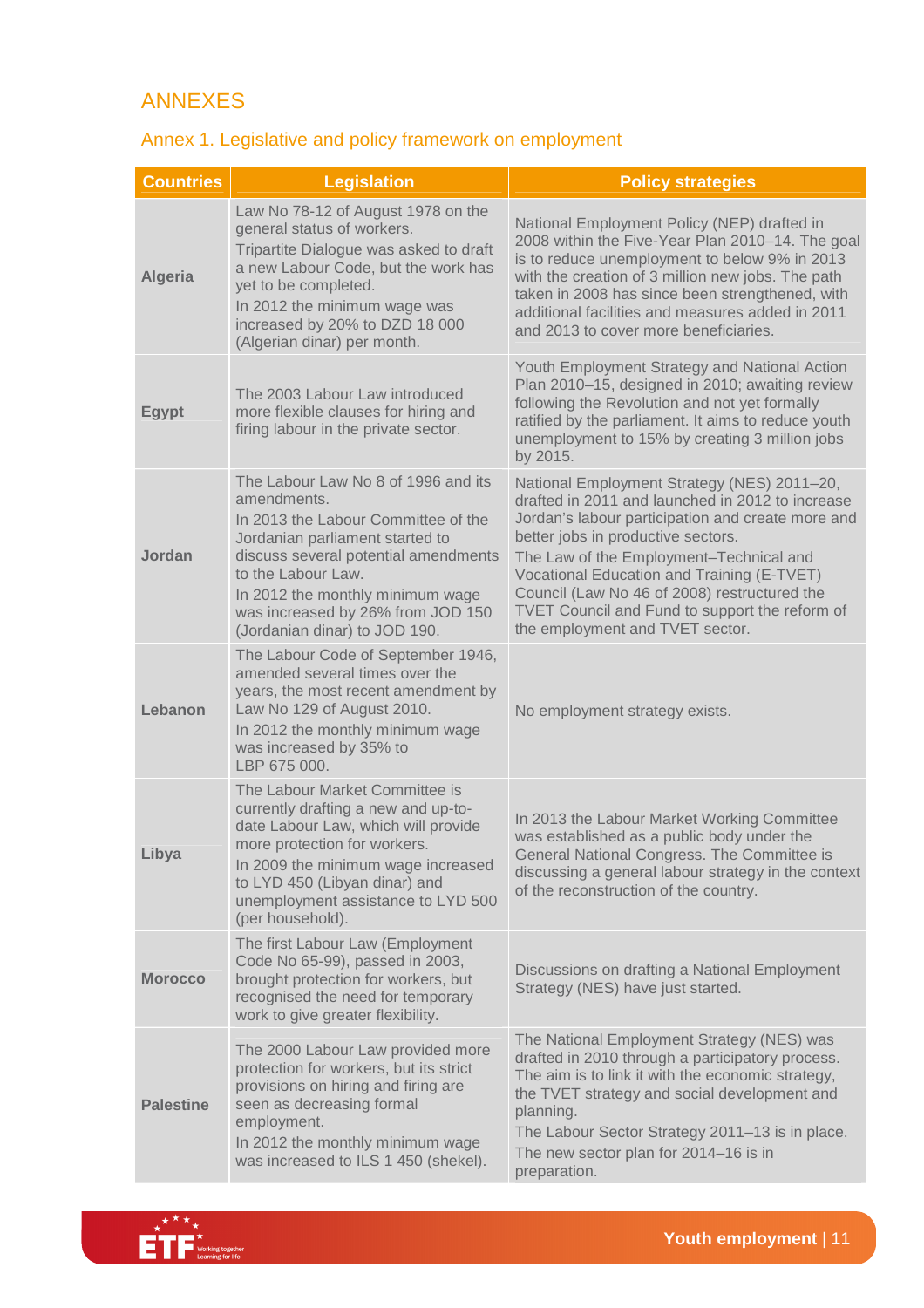| <b>Countries</b> | <b>Legislation</b>                                                                                                                                                                                                                                                | <b>Policy strategies</b>                                                                                                                                                                                                                                        |
|------------------|-------------------------------------------------------------------------------------------------------------------------------------------------------------------------------------------------------------------------------------------------------------------|-----------------------------------------------------------------------------------------------------------------------------------------------------------------------------------------------------------------------------------------------------------------|
| <b>Tunisia</b>   | The 1994 and 1996 Labour Law<br>includes some changes to achieve<br>greater flexibility.<br>Law No 2006 of 18 May 2006 is the<br>most recent amendment to the<br>previous law.<br>Decree No 2012-2369 of October<br>2012 covers employment support<br>programmes. | The 2011 Employment Emergency Plan<br>(Roadmap for Employment).<br>The National Strategy for Employment 2013-17<br>was approved in December 2012 with the<br>objective of progressive alleviation of<br>unemployment. It has not yet been fully<br>implemented. |

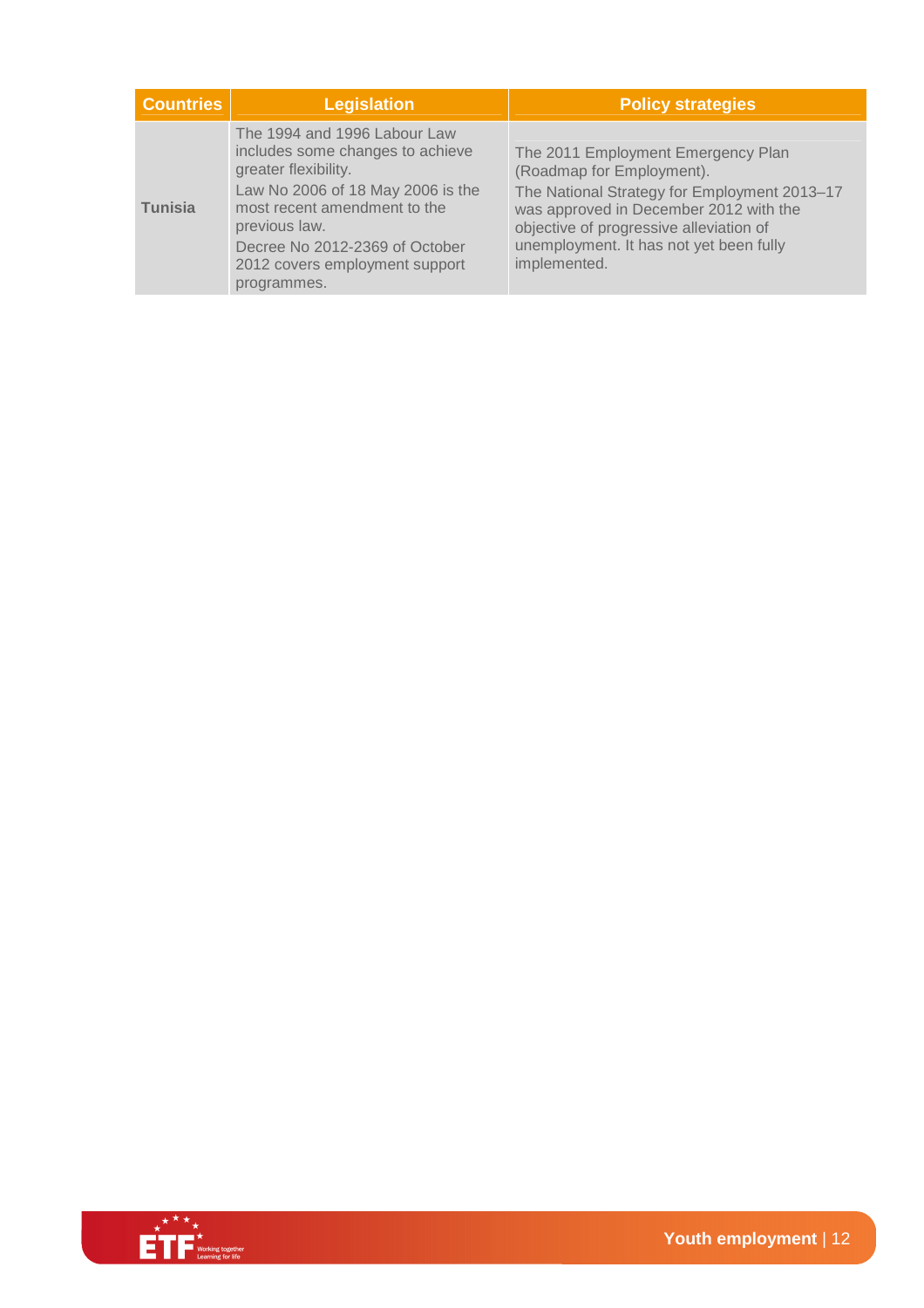## Annex 2. Overview of active labour market programmes (ALMPs)

| <b>Countries</b> | <b>ALMPs</b>                                                                                                                                                                                                                                                                                                                                                                                                                                                                                                                                                                                                                                                                                                                                                                                                                         |
|------------------|--------------------------------------------------------------------------------------------------------------------------------------------------------------------------------------------------------------------------------------------------------------------------------------------------------------------------------------------------------------------------------------------------------------------------------------------------------------------------------------------------------------------------------------------------------------------------------------------------------------------------------------------------------------------------------------------------------------------------------------------------------------------------------------------------------------------------------------|
|                  | Algeria has a long record of implementing ALMPs, with substantial amounts of public<br>funding, thanks to oil revenues. Five institutions are delivering programmes:<br>National Employment Agency (youth employment programmes called DAIP);                                                                                                                                                                                                                                                                                                                                                                                                                                                                                                                                                                                        |
| <b>Algeria</b>   | National Agency for Employment Support of Youth (creation and expansion of<br>$\bullet$<br>micro-enterprises by young people aged 19-35);                                                                                                                                                                                                                                                                                                                                                                                                                                                                                                                                                                                                                                                                                            |
|                  | National Unemployment Insurance Fund (unemployment benefits and support<br>$\bullet$<br>for creation of micro-enterprises for unemployed individuals aged 30-50);                                                                                                                                                                                                                                                                                                                                                                                                                                                                                                                                                                                                                                                                    |
|                  | Social Development Agency (public works programmes for social inclusion of<br>$\bullet$<br>the poor);                                                                                                                                                                                                                                                                                                                                                                                                                                                                                                                                                                                                                                                                                                                                |
|                  | National Agency for the Management of Micro-credits (micro-credits to the<br>$\bullet$<br>poor).                                                                                                                                                                                                                                                                                                                                                                                                                                                                                                                                                                                                                                                                                                                                     |
|                  | There is a wide range of instruments intended to reach thousands of beneficiaries, with<br>two main functions: (i) services to ease social tensions by providing immediate<br>temporary work contracts/internship experiences and public works programmes for the<br>poor; and (ii) services to support entrepreneurship and micro-enterprises through<br>providing business advice, training, credits, tax exemptions and business monitoring.                                                                                                                                                                                                                                                                                                                                                                                      |
| <b>Egypt</b>     | There are a number of ALMPs in place, including employment services for job-seekers<br>(through 300 employment offices), public works (particularly through the Social Fund<br>for Development, and also recently through support from donors such as the World<br>Bank and the EU through the Emergency Employment Investment Project) and training<br>for employment measures. The most recent development was the approval of the<br>National Programme for Training for Employment (NPTE), which was implemented<br>under the umbrella of the Industrial Training Council (ITC, belonging to the Ministry of<br>Industry and Foreign Trade) and which has been in the pilot implementation stage<br>since October 2012. The programme aims to improve the skills of Egyptian industrial<br>labour through three main components: |
|                  | setting up a labour market information system (LMIS);<br>training and qualifications;<br>$\bullet$                                                                                                                                                                                                                                                                                                                                                                                                                                                                                                                                                                                                                                                                                                                                   |
|                  | matching job-seekers to decent jobs.<br>The total cost of the project is estimated to be EGP 500 million (Egyptian pound)<br>(limited government funding, plus contributions from the private sector and international<br>donors). In the pilot project, 17 000 individuals were granted a job (jobs created in<br>10 different sectors, 50% of them in the ready-made garment sector), and social and<br>medical insurance for employees was introduced.                                                                                                                                                                                                                                                                                                                                                                            |
| Jordan           | Work has been ongoing on the reform of employment offices, the National Campaign<br>for Employment and the launch of an online Electronic Labour Exchange System.<br>Seven principal employment programmes are funded by the E-TVET Fund and have<br>been implemented for 34 000 trainees during the period 2005-11. The most important<br>of these programmes are those delivered by:<br>National Employment and Training Company (NET);<br>Vocational Training Corporation (VTC);<br>$\bullet$                                                                                                                                                                                                                                                                                                                                     |
|                  | National Training and Employment Programme;<br>$\bullet$<br>Ministry of Labour which implements joint ALMPs with NGOs and private<br>$\bullet$<br>sector.                                                                                                                                                                                                                                                                                                                                                                                                                                                                                                                                                                                                                                                                            |
|                  | One such project is called 'Satellite units in the garment sector': foreign workers in six<br>operational satellite units are replaced by Jordanian women, with wage subsidies and<br>incentives paid to employers. Other projects are in the medical services and nursing,<br>fuel retail, restaurants and hotels, ICT, telecommunication and construction sectors. In<br>most cases internship programmes are developed with the private sector, and<br>employment subsidies are paid to employers (e.g. half of salaries) for a certain period<br>of time.                                                                                                                                                                                                                                                                        |

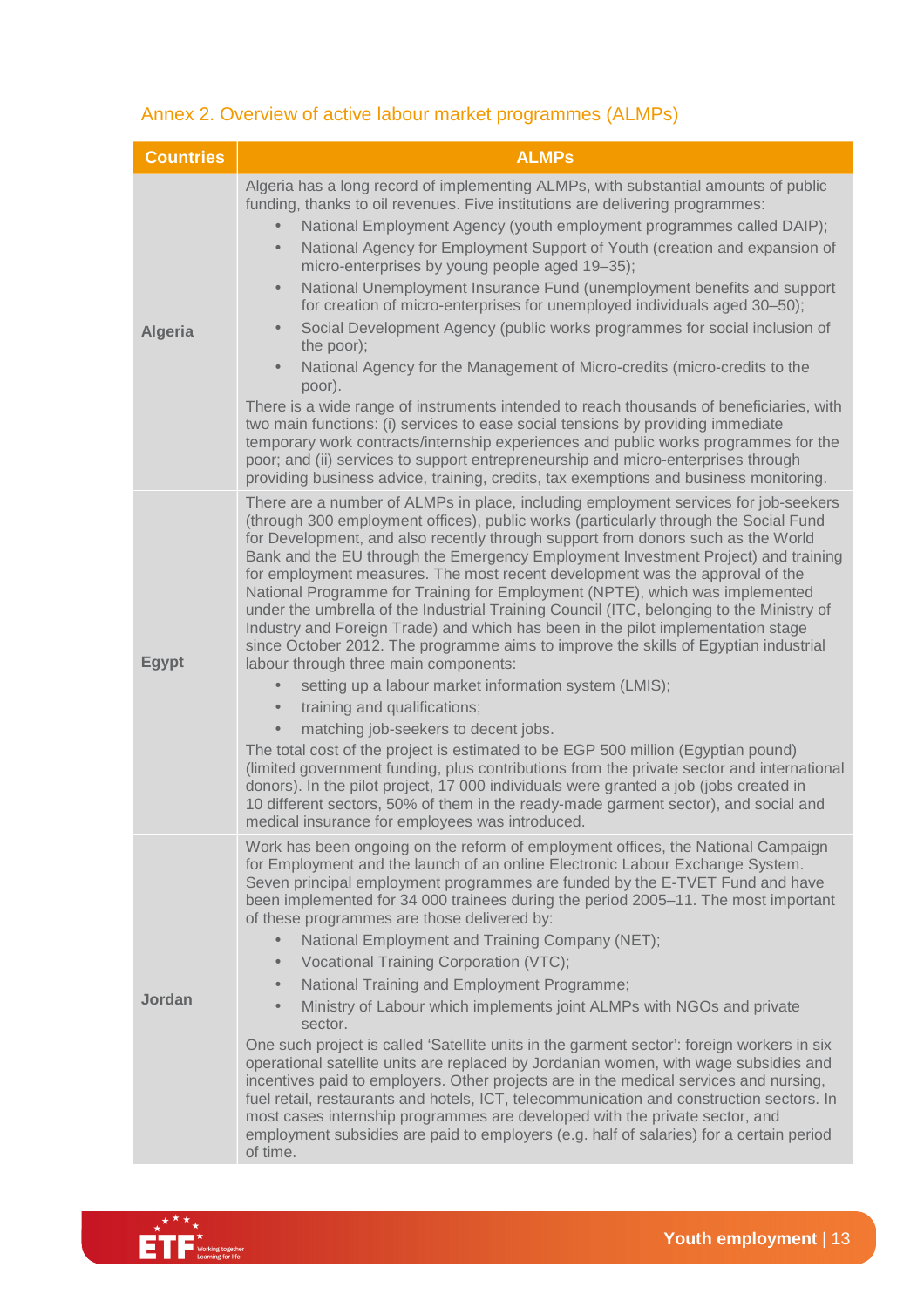| <b>Countries</b> | <b>ALMPs</b>                                                                                                                                                                                                                                                                                                                                                                                                                                                                                                                                                                                                                                                                                                                                                                                                                                                                                                                                                                                                                                                                                                                                                                                                                                                      |
|------------------|-------------------------------------------------------------------------------------------------------------------------------------------------------------------------------------------------------------------------------------------------------------------------------------------------------------------------------------------------------------------------------------------------------------------------------------------------------------------------------------------------------------------------------------------------------------------------------------------------------------------------------------------------------------------------------------------------------------------------------------------------------------------------------------------------------------------------------------------------------------------------------------------------------------------------------------------------------------------------------------------------------------------------------------------------------------------------------------------------------------------------------------------------------------------------------------------------------------------------------------------------------------------|
| Lebanon          | The National Employment Office (NEO) offers training, retraining and short vocational<br>courses, primarily for those who are unemployed, and also collaborates in the<br>management of the National Training Centre, an institution operated and financed by<br>the Ministry of Labour. The few programmes led by the NEO in partnership with the<br>Directorate-General of Vocation and Technical Education are insufficient given the size<br>of the potential target group, but a new website for employment services was launched<br>in 2012. It is also worth noting that there has been a marked increase in the number of<br>initiatives undertaken by civil society organisations and donors in the form of literacy<br>and entrepreneurship courses for young people and job-seekers.                                                                                                                                                                                                                                                                                                                                                                                                                                                                   |
| Libya            | The reintegration of demobilised fighters (145 000) is the most important priority in<br>Libya. A Warriors Affairs Commission (WAC) was set up with a budget of around<br>LYD 1 billion, thanks to oil revenues. Reintegration is to be achieved through three<br>main programmes.<br>IFAD (literally 'sending') targets ex-fighters who would like to continue their<br>higher education abroad. WAC is planning to send 18 000 individuals abroad<br>over a period of five years, and expects support from international<br>organisations and host countries to organise and implement this programme.<br>KADER ('able') targets ex-fighters without any skills or qualifications to enrol<br>$\bullet$<br>them in vocational training. WAC is targeting 28 000 individuals, and again,<br>the intention is to send them abroad.<br>TAMOUH ('ambitious') supports ex-fighters in setting up their own businesses.<br>$\bullet$<br>The programme plans to support 5 000 projects.                                                                                                                                                                                                                                                                                |
| <b>Morocco</b>   | The PES in Morocco, ANAPEC, is responsible for implementing ALMPs, and<br>registration is compulsory in order to access programmes. The three main<br>programmes implemented are as follows.<br>IDMAJ (first-time recruitment contract) aims to develop the skills of young<br>$\bullet$<br>graduates with first-time in-house professional experience through the wage<br>subsidies and tax exemptions it gives to employers. It has been relatively<br>successful from a quantitative point of view (300 000 beneficiaries in the<br>period 2006-12).<br>Taehil (training contract) introduced contract training or retraining to improve<br>$\bullet$<br>the employability of job-seekers through conversion training in areas with job-<br>creation potential (around 50 000 job-seekers benefitted during the period<br>$2006 - 12$ ).<br>Moukawalati (entrepreneurship) is the first integrated support scheme for<br>small-business creation, and offers substantial incentives in the form of loans,<br>pre- and post- creation assistance for entrepreneurs, and interest-free<br>advances of investment.                                                                                                                                                |
| <b>Palestine</b> | Work has taken place on the reform of employment offices, the launch of the LMIS and<br>the setting up four Local Education and Training (LET) Councils for employment<br>initiatives at local level. The majority of ALMP measures are implemented by civil<br>society actors in Palestine.<br>The Sharek Forum was involved in the implementation of the United Nations<br>Development Programme DEEP (Deprived Families Economic Empowerment)<br>project, youth business support units, women's computer centre and IT<br>training, and the educational bridge programme.<br>The Welfare Association provides youth employment services (YES) through<br>$\bullet$<br>three types of activities: an internship programme for university graduates with<br>wage subsidies; an entrepreneurship programme with a full package of<br>services and business loans; and an apprenticeship programme targeting<br>technical/vocational graduates.<br>Education for Employment (EfE) provides life skills programmes.<br>$\bullet$<br>International Youth Foundation (IYF) offers internship and entrepreneurship<br>$\bullet$<br>programmes.<br>PADICO (Palestinian Investment and Development Company) provides<br>$\bullet$<br>internship and training programmes. |

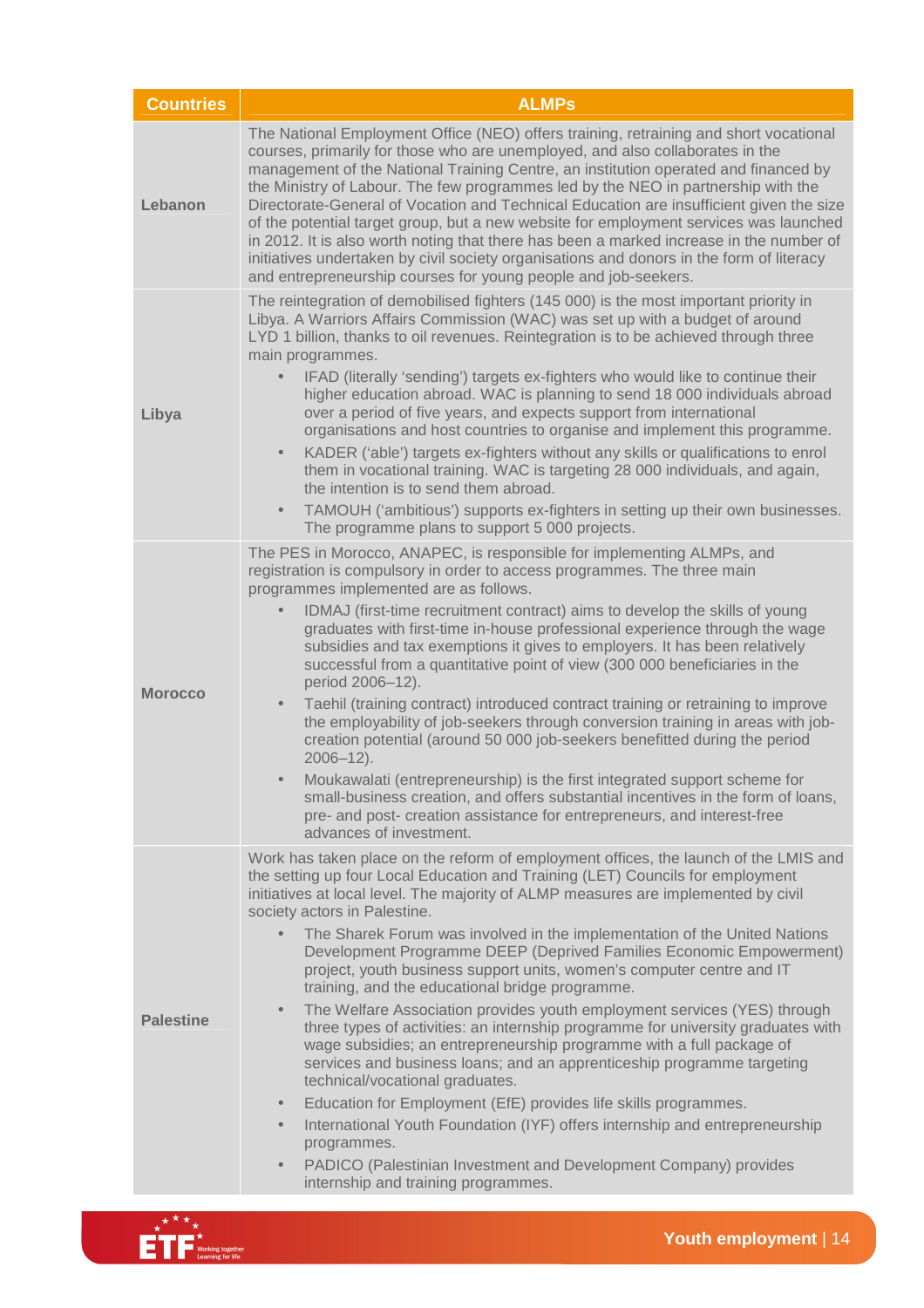|                | United Nations Relief and Works Agency (UNRWA) provides employment and<br>$\bullet$<br>training support and cash-for-work programmes.                                                                                                                                                                                                                                                                                                                                                                                                                                                                                                                                                                                                                                                                                                                                                                                                                                                                                                                                                                                                                                                                                                                                                                                                                                                                                                              |
|----------------|----------------------------------------------------------------------------------------------------------------------------------------------------------------------------------------------------------------------------------------------------------------------------------------------------------------------------------------------------------------------------------------------------------------------------------------------------------------------------------------------------------------------------------------------------------------------------------------------------------------------------------------------------------------------------------------------------------------------------------------------------------------------------------------------------------------------------------------------------------------------------------------------------------------------------------------------------------------------------------------------------------------------------------------------------------------------------------------------------------------------------------------------------------------------------------------------------------------------------------------------------------------------------------------------------------------------------------------------------------------------------------------------------------------------------------------------------|
| <b>Tunisia</b> | The country has a long tradition of ALMPs implemented by the 'Agence nationale pour<br>l'emploi et le travail indépendant' (ANETI); the National Fund for Employment (FNE)<br>was created in 2000, and provides many measures (internships for training, self-<br>employment support, wage subsidies for job insertion of graduates). In 2009 these<br>programmes were reviewed, and their number reduced from around 50 to 7. Following<br>the revolution in 2011, the Employment Emergency Plan (or 'Roadmap') was<br>developed to support employment along four main axes: job creation; the promotion of<br>entrepreneurship and micro-enterprises; the protection of existing and threatened jobs;<br>and employability and activation of unemployed through training (Amal). Meaning<br>'hope', the Amal programme targeted unemployed graduates with training, coaching,<br>reconversion, internships and a monthly allowance for a maximum of one year. In<br>October 2012, four additional programmes were created through a decree:<br>employability improvement cheque (chèque d'amélioration de l'employabilité);<br>employment support cheque (chèque d'appui à l'emploi);<br>support to small-enterprise creators (programme d'appui aux promoteurs de<br>petites entreprises);<br>programme for partnership with the regions for promoting employment<br>(programme de partenariat avec les régions pour la promotion de l'emploi). |